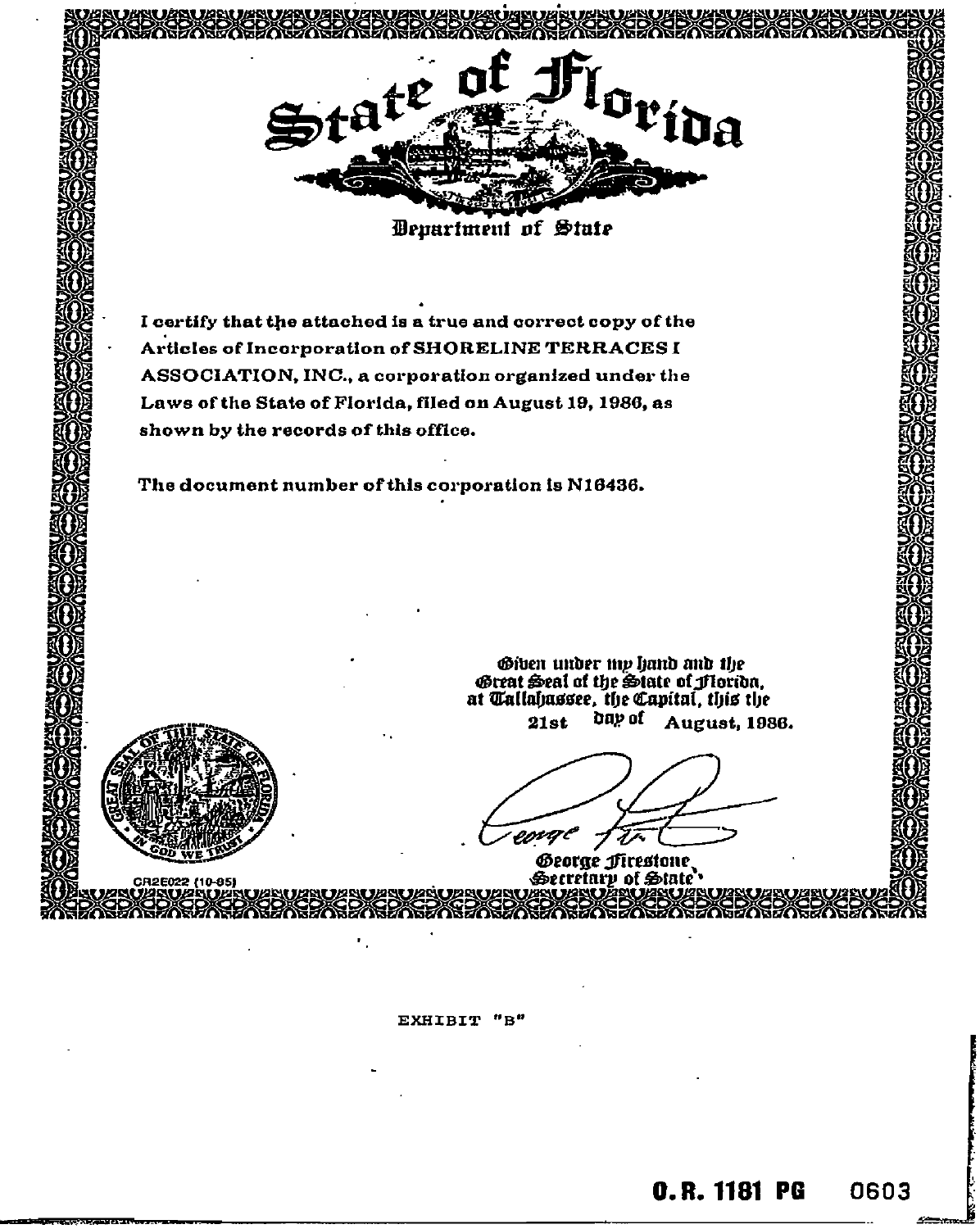ARTICLES OF INCORPORATION

## $FII$   $F^*Y$

r:r;; 7.1 s

# OP

e SHARTANY (1997)<br><mark>Tràcl</mark>any (1998-1998)

SHORELINE TERRACES I ASSOCIATION. A Corporation Not For Profit

The undersigned hereby forms a corporation not for profit under Chapter 617, Florida Statutes (1983), and certifies as follows:

## ARTICLE I. NAME

The name of the corporation shall be "Shoreline Terraces I Association, Inc." For convenience the corporation shall herein be referred to as the "Association".

### ARTICLE II. PURPOSE

2.1 Purpose: The purpose for which the Association is organized is to provide an entity pursuant to Chapter 718, Florida Statutes, hereinafter called the Condominium Act, for the operation of Shoreline Terraces I at Perico Say Club, a Condominium, located in Manatee County, Florida; and any additional component community if the Declaration for such designates this Asociation as the entity . responsible for ilts operation.

2.2 Distribution of Income: The Association shall make no distribution of income to its members, directors, or officers.

### ARTICLE III. POWERS

3.1 Common Law and Statutory Powers: The Association shall have all of the common law and statutory powers of a corporation not for profit, not in conflict with the terms of these Articles of Incorporation, the Condominium Act or the Declaration of Condominium for the Condominium operated by the Association.

3.2 Specific Powers: The Association shall have all of the powers and duties set forth in the Condominium Act and the Declaration, as amended from time to time, except as validly limited by these Articles of Incorporation and by the Declaration, in accordance with the Condominium Act, and all of the powers and duties reasonably necessary to operate the Condominium pursuant to such Declaration, as it may be amended from time to time, including but not limited to the following:

> (a) To make and collect assessments and special charges against members as unit owners in accordance with the Declaration and Condominium Act.

(b) To use the proceeds of assessments and special charges in the exercise of its powers and duties in accordance with the Declaration.

(c) To maintain, repair, replace and operate the Condominium property which shall include the irrevocable right to access to each unit from time to time during reasonable hours as may be necessary for such maintenance, repair or replacement of any of the common elements therein, or accessible therein or therefrom, or for making an emergency repair therein, that may be necessary to prevent damage to the common elements, or to another unit or units, and to maintain and repair units where authorized by the Declaration.

**0.R. 1181 PG 0604** 

 $\omega$ 

 $\mathcal{L}_{\mathcal{A}}$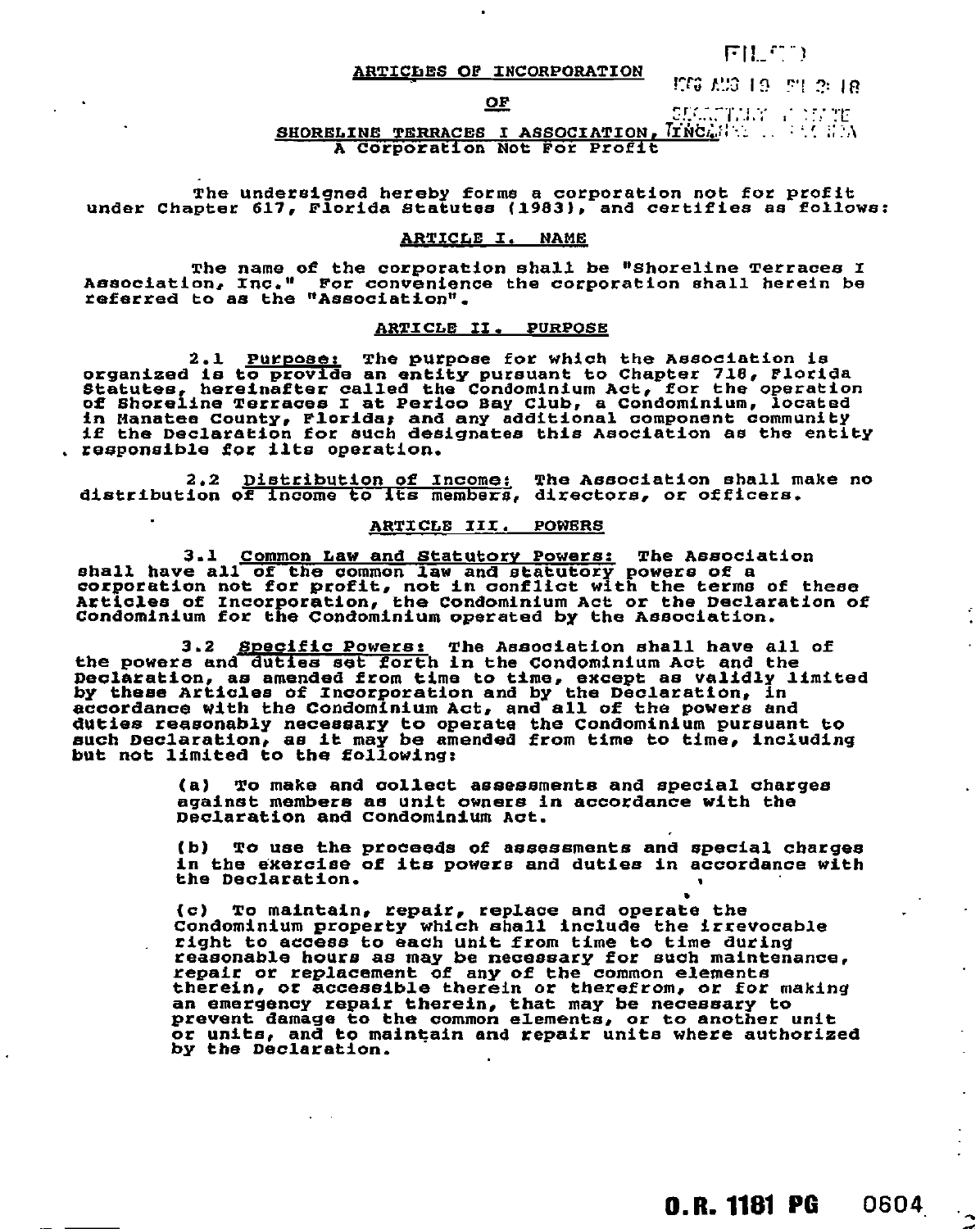(d) To purchase insurance upon the condominium property, including improvements within units, and insurance for the protection of the Association and its members as unit owners.

(e) To reconstruct the improvements after casualty and to further improve the property, and to reconstruct improvements to unite in accordance with the Declaration.

(f) To adopt and amend reasonable regulations respecting the use of the property in the Condominium.

(g) To approve or disapprove the transfer, mortgage, ownership and leasehold of units in the Condominium, as provided by the Declaration and the By-Laws of the Association.

(h) To enforce by legal means the provisions of the Condominium Act, the Declaration of Condominium, these Articles, the By-Laws of the Association and the Regulations for the use of the property in the Condominium.

(i) To levy fines for violation of approved Condominium rules and regulations, or violations of the provisions of the Declaration, these Articles or the By-Laws, all as set forth in the By-Laws.

(1) To contract for the management of the Condominium and to delegate to such contractor such authority and duties as the Association deems appropriate, except as may be required by the Declaration of Condominium, the By-Laws or the Condominium Act to have the approval of the Directors or the membership of the Association.

(k) To employ personnel, or contract for services, for reasonable compensation to.perform the services required for the proper administration and operation of the Condominium and the carrying out of the purposes of the Association.

(1) To pay taxes and assessments which are liens against any part of the Condominium, other than the individual units, unless the individual unit or units are owned by the Association, and the appurtenances thereto, and to assess the same against the unit and the owner of the unit which is subject to such liens.

(M) To enter into agreements whereby it acquires leaseholds, memberships and other possessory or use interests in the lands or facilities, whether or not contiguous to the lands of the Condominium, intended to provide for the enjoyment, recreation, or other use benefits of the unit owners. •

(n) To purchase a unit or unite in the Condominium in accordance with the provisions of the Declaration and to hold, lease, mortgage, improve and convey the same.

(o) To enter into agreements for construction of recreation facilities, or buildings, or master T.V. antenna systems, and other amenities or facilities for the benefit of the unit owners and to borrow money for the purpose of carrying out such construction and to mortgage, lease or otherwise provide security for the repayment of said funds.

(p) To amend the Declaration in accordance with the Condominium Act and the Declaration, and to add additional lands to the Condominium property.

 $-2 -$ 

0.R. 1181 PG 0605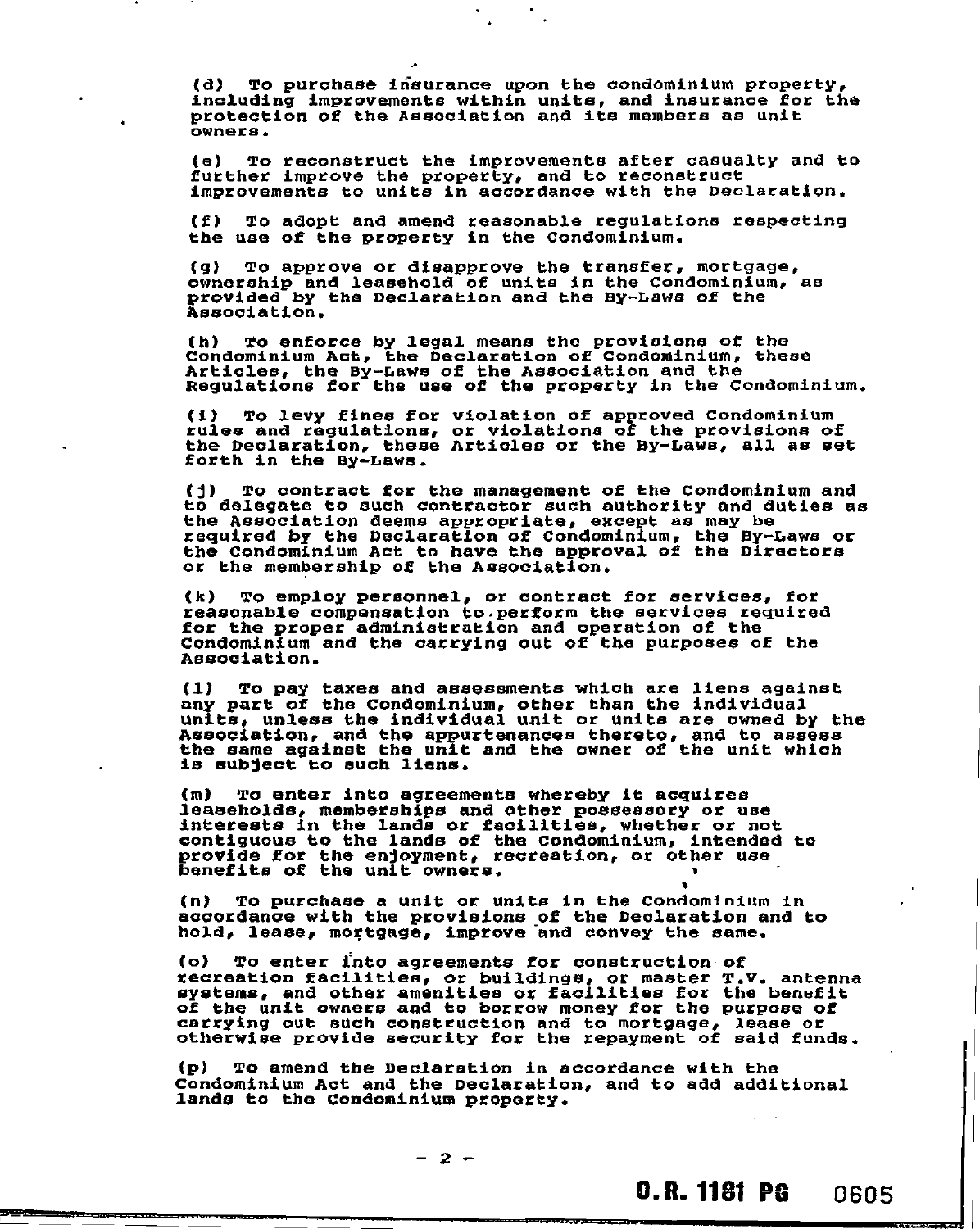(g) To enter into agreements with other Condominium or homeowner associations or with the Perico Bay Club Association, Inc., providing for shared expense of items of management, administration and/or maintenance, and dto become a member of an organization of such associations.

•

(r) To hold and cast the irrevocable proxies of the members of this Association or Component Community or Communities operated by this Association as members of Perico Bay Club Association, Inc., in accordance with the Covenants, Articles and By-Laws of said Perico Bay Club Association, Inc., and to perform such other duties and functions as may be appropriate under the Master Declaration of Covenants, Conditions and Restrictions for Perico Bay Club, provided name are not validly limited by the Declarations, these Articles, the By-Laws or the Condominium Act.

3.3 Assets Held in Trust: All funds and the title of all properties acquired by the Association and the proceeds thereof shall be held in trust for the members, in accordance with the provisions of the Declaration, these Articles of Incorporation and the By-Laws of the Association.

3.4 Limitation on Exercise of Powers: The powers of the Association shall be subject to and shall be exercised in accordance with the provisions of the laws of the State of Florida, the Declaration of Condominium, these Articles and the By-Laws of the Association.

# ARTICLE IV. MEMBERS

4.1 Members: The members of the Association shall consist of all of the record owners of units in the condominium operated hereby, and upon termination of the Condominium, those who are members at the time of such termination and their successors and assigns.

4.2 Change of Membership: Change of membership in the Association shall be established by the recording in the Public Records of Manatee County, Florida, of a deed or other instrument establishing a change of record title to a unit in the Condominium operated hereby and the delivery to the Association of a copy of such instrument, and approval of such transaction by the Association as required by the Declaration. The owner designated in such instrument shall thereupon become a member of the Association and the membership of the prior owner shall thereupon be terminated, as provided in the By-Laws.

4.3 Limitation on a Transfer of Shares of Assets: The share of a member in the funds and assets of the Association cannot be assigned, hypothecated or transferred in any manner, except as an appurtenance to the member's unit.

4.4 Voting: The owner of each unit shall be entitled to one 'vote as a member of the Association, provided, however, there shall be no vote for any unit owned by the Association. The manner of exercising voting rights shall be determined by the By-Laws of the Association. Owners owning more than one unit shall be entitled to one vote for each unit owned.

## ARTICLE V, DIRECTORS

5.1 Board of Directors: The affairs of the Association shall be managed by a Board of Directors consisting of an odd number of members determined from time to time in accordance with the By-Laws. In no event shall the Board of Directors consist of fewer than three (3) Directors. Directors shall be members of the Association except as otherwise provided.

 $-3 -$ 

•

n<del>ommer and sprinter and produce</del>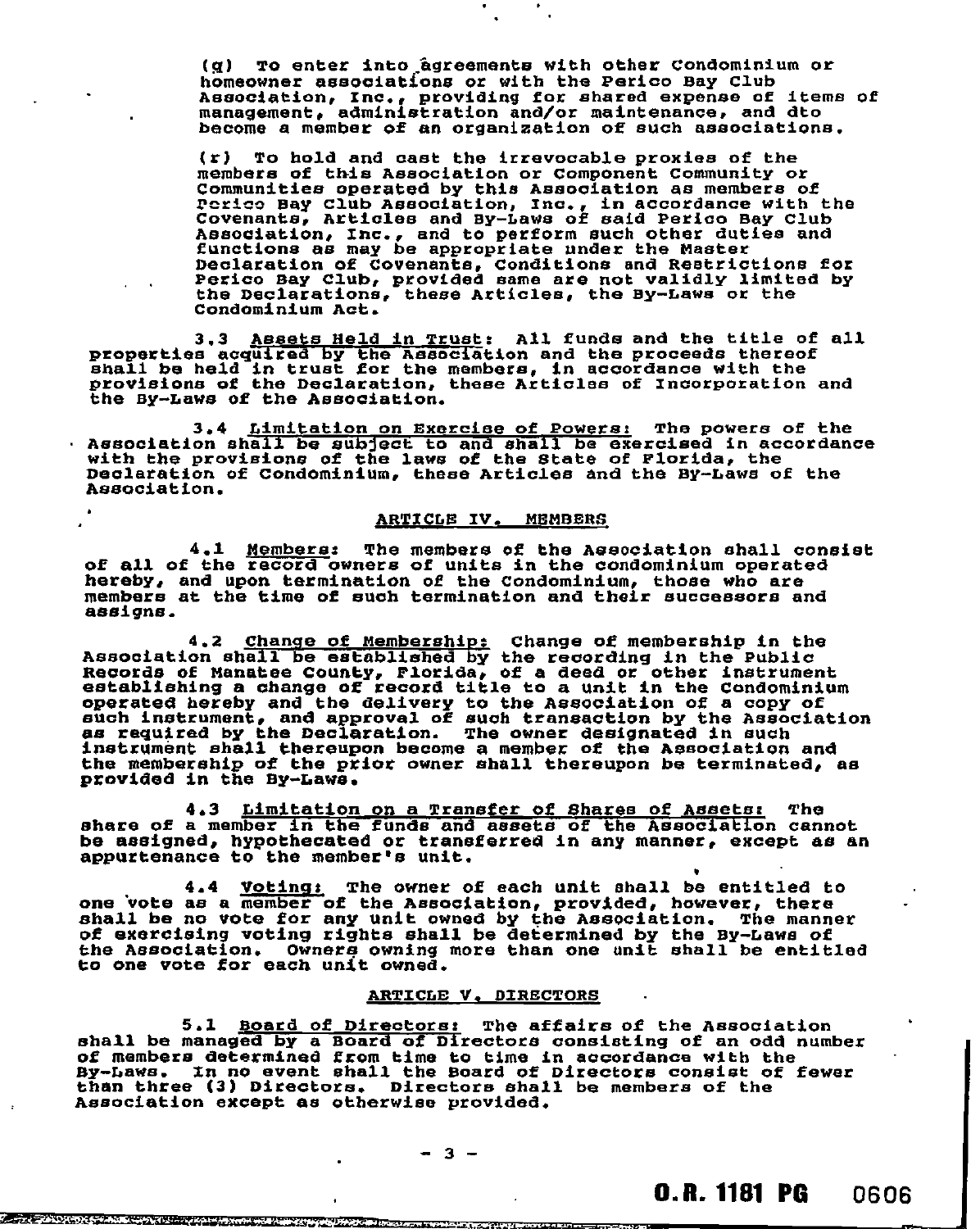5.2 Election of Directors: Directors of the Association .shall be elected at the annual meeting of the members, in the manner provided by the By-Laws. Directors may be removed and vacancies on the Board shall be filled in the manner provided by the By-Laws.

5.3 First Election of Directors: The first election of Directors shall occur when unit owners other than the Developer own 15% or more of the units in the condominium operated by the Association. At such first election, held as provided by the Condominium Act, unit owners other than the Developer shall be entitled to elect one-third of the members of the Board of Directors. Subsequent elections shall be held pursuant to the requirements of the Condominium Act and as set forth in the By-Laws. Any vacancy -occurring in the Board prior to the first election shall be filled by the remaining Directors.

5.4 First Board of Directors: The names and addresses of<br>the initial Board of Directors, who have been selected by the<br>Developer and who shall serve until their guogesacrs are elected an Developer and who shall serve until their successors are elected and have qualified or until they resign or are removed, are as follows:

> Wayne Rasmussen 3701 Cortez Road West Bradenton, Florida 33507

James R. Schier 3701 Cortez Road West Bradenton, Florida 33507

Thomasine Blackmer 3701 Cortez Road West Bradenton, Florida 33507

The initial Directors designated by Developer herein, and any Directors subsequently designated or appointed or elected by Developer need not be members of the Association. All other Board members shall be members.

## ARTICLE VI. OFFICERS

6.1 Officers: The affairs of the Association shall be administered by a President, Vice President, Secretary, Treasurer and such other officers as may from time to time be created by the Board of Directors as permitted by the By-Laws. Officers shall be elected by the Board of Directors at its first meeting following the annual meeting of the Association and shall serve at the pleasure of the Board. Offices may be combined as provided in the By-Laws. The names and addresses of the officers who shall serve until their successors are designated by the Board of Directors are as follows:

> Wayne Rasmussen President 3701 Cortez Road West Bradenton, Fla. 33507

James Schier 3701 Cortez Road West Bradenton, Florida 33507

Thomasine Blackmer 3701 Cortez Road W. Bradenton, Fl. 33507

vice President

Secretary and Treasurer

4

<u>कान्तरपुर एक</u>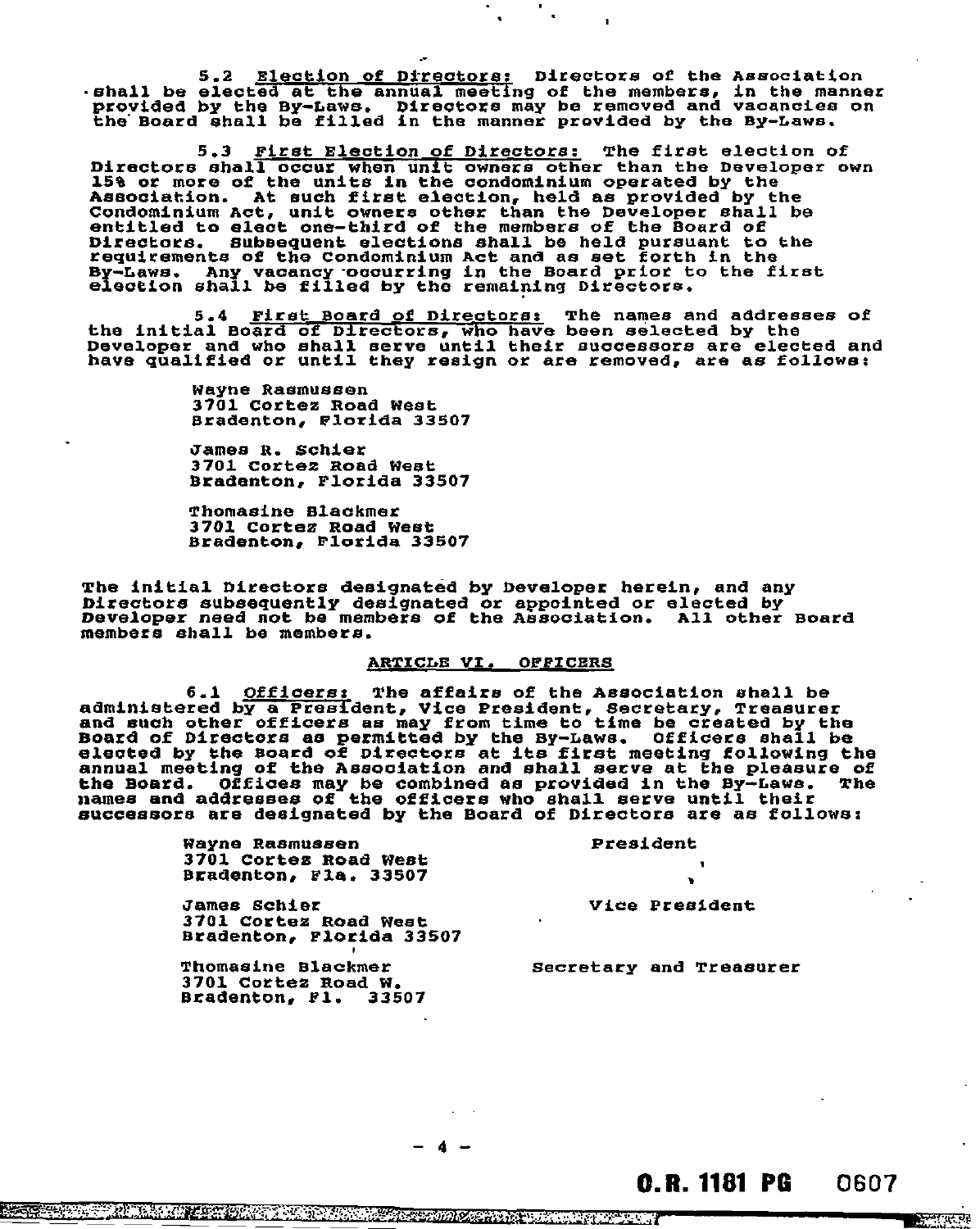### ARTICLE-VII. INDEMNIFICATION

7.1 Indemnification: Every director and every officer of the Association shall be indemnified by the Association against all expenses and liabilities, including legal fees, reasonably incurred by, or imposed upon him in connection with any proceeding or the settlement of any proceeding to which he may be a party, or in which he may become involved by reason of his being or having been a Director or officer of the Association, whether or not he is a Director or officer at the time such expenses are incurred, except when the Directors or officer is adjudged guilty of willful and wanton misfeasance or malfeasance in the performance of his duties, provided that in the event of a settlement, the indemnification shall apply only when the Board of Directors approves such settlement and reimbursement as being for the best interests of the Association. The foregoing right of indemnification shall be in addition to and not exclusive of all other rights to which such Director or officer may be entitled.

7.2 Insurance: The Board of Directors of the Association may purchase liability insurance to insure all Directors, officers or agents, past and present, against all expenses and liabilities as set forth above. The premiums for such insurance shall be paid by the members of the Association as part of the common expenses.

### ARTICLE VIII. BY-LAWS

8.1 By-Laws: The first By-Laws of the Association shall be adopted by the Board of Directors, and may be altered, amended or rescinded by a majority of the Board, except as otherwise may be provided by the By-Laws and the Declaration of Condominium.

# ARTICLE IX. AMENDMENTS

9.1 Amendments: Amendments to the Articles of Incorporation shall be proposed and adopted in the following manner subject to any provisions contained in the Declaration and the Condominium Act:

> (a) Notice of the subject matter or proposed Amendment shall be included in the notice of any meeting at which a proposed Amendment is considered.

(b) A Resolution for the adoption of a proposed Amendment may be proposed either by the Board of Directors or by the members of the Association. Except as elsewhere provided, such approval must be by not less than two-thirds of the entire membership of the Board of Directors and by members owning not less than 67% of the units in the Condominiums or by members owning not fewer than 75% of the units in the Condominium. Directors and members not present, in person or by proxy, at the meeting considering Amendment, may express their approval in writing, provided such approval<br>is delivered to the Secretary prior to the commencement of the meeting.

9.2 Alternative: In the alternative an Amendment may be made by an Agreement signed and acknowledged by all of the record owners of the units in the manner required for execution of a deed.

9.3 Limitation on Amendments: No Amendments shall make any changes in the qualification for membership, nor the voting rights. of members, nor any change in Section 3.3 of Article III herein without the approval in writing by all members and the joinder of all record owners of mortgages upon the Condominium. No Amendment shall be made which is in conflict with the Condominium Act of the State of Florida or the Declaration.

- 5 -